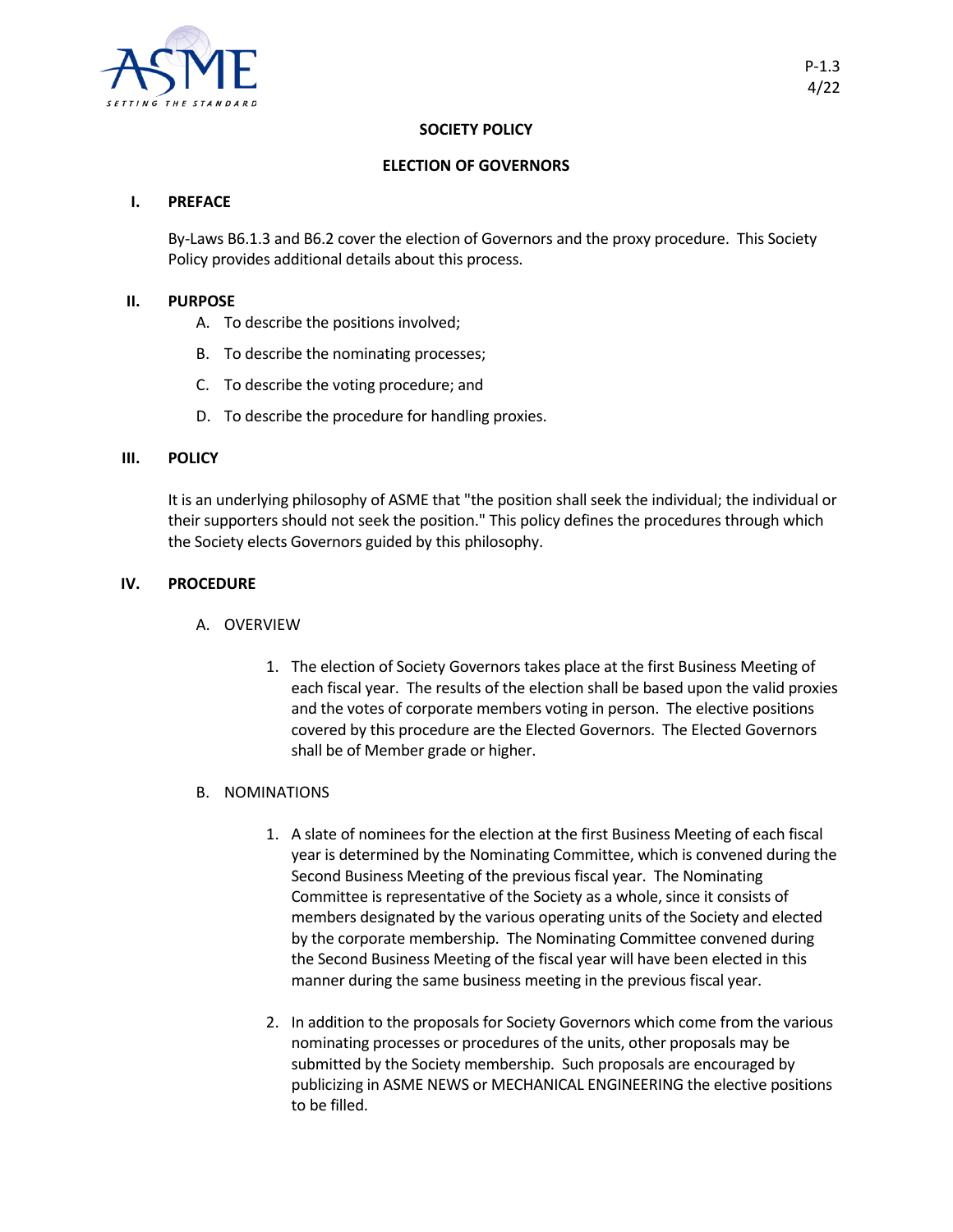P-1.3

- 3. The number of nominees on the slate proposed by the Nominating Committee shall be one for each vacancy.
- C. VOTING
	- 1. In accordance with the New York Not-for-Profit Corporation Law, the Society voting procedures provide for the issuing of proxies authorizing the three most recent available Past Presidents to cast proxy votes for the election of Governors. Proxy forms shall be provided to the corporate members 10 to 60 days prior to the first Business Meeting of each fiscal year.
	- 2. The form of the proxy shall permit the corporate member to authorize voting for nominees designated on the proxy but to withhold authorization for voting on other matters.
- D. PROXIES
	- 1. One week prior to the first Business Meeting of each fiscal year, a Committee of Inspectors of Proxies and Ballots, appointed by the President, shall meet to supervise the examination, validation and counting of the proxies.
	- 2. In counting the proxies for election of Governors, the Committee of Inspectors of Proxies and Ballots shall consider any authorization to vote in favor of any particular nominee as valid provided that the intent of the executing member is clear, even though the proxy statement with regard to voting for another office or any other matter for any reason be declared invalid.
	- 3. Since proxies for voting at the first Business Meeting of each fiscal year may be withdrawn or replaced up until the time of voting, the proxy statement may include a message urging that the proxy be executed and mailed to arrive at a designated address by some designated date in order to facilitate the work of the Committee of Inspectors of Proxies and Ballots.

Responsibility: Nominating Committee

Adopted: October 15, 1956

- Reaffirmed: June 12, 1996 March 12, 2013
- Revised: September 16, 1960 September 9, 1966 June 18, 1975 June 17, 1981 (editorial changes 12/83) March 12, 1987